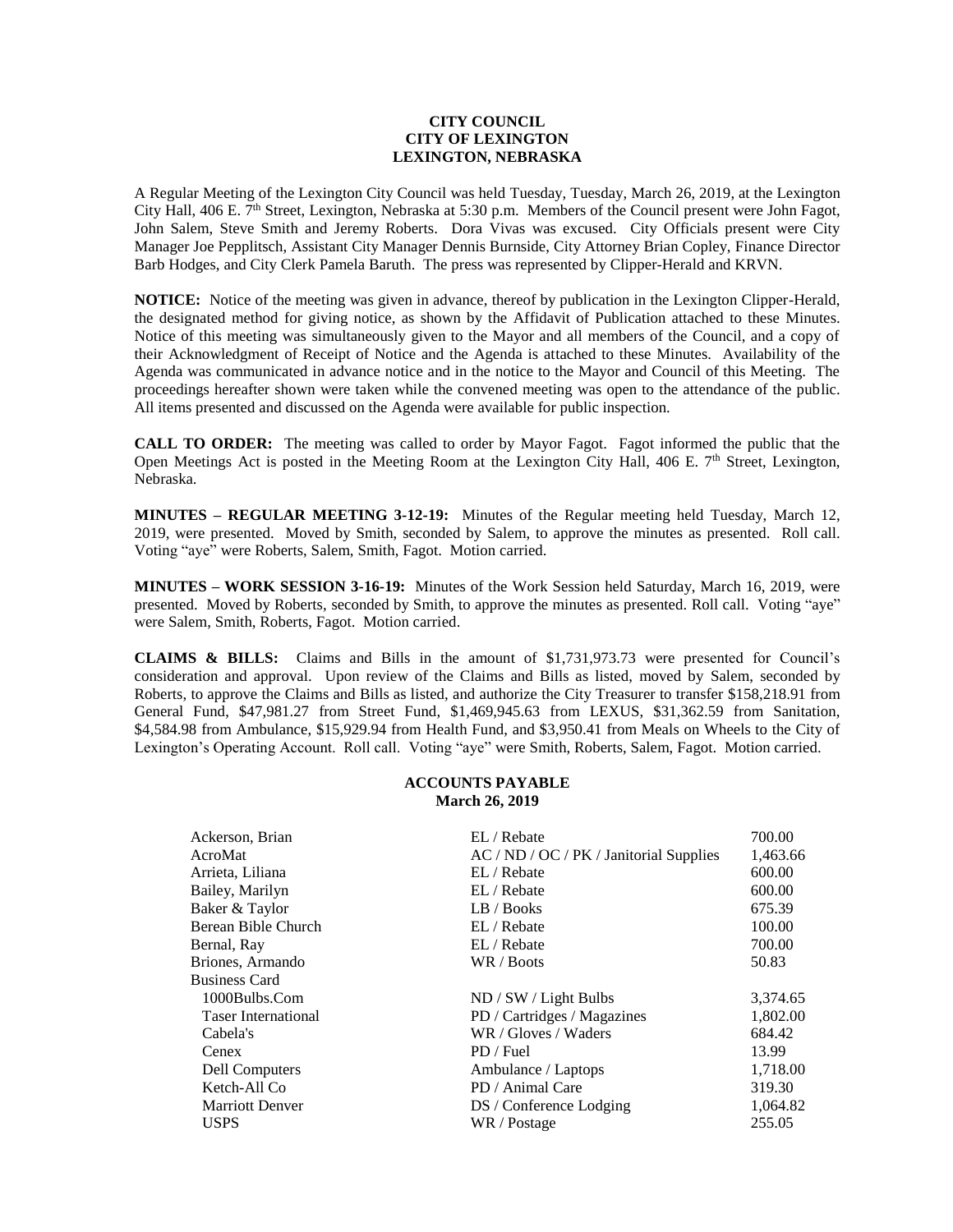| Walmart                           | PD / Equipment Cases                        | 114.00       |
|-----------------------------------|---------------------------------------------|--------------|
| Cash-Wa Distributing              | MOW / Food / Supplies                       | 1,512.87     |
| <b>Centurion Technologies</b>     | LB / Computer Antivirus Fee                 | 190.50       |
| Chesterman Coca-Cola              | PK / Beverages                              | 108.00       |
| Core & Main                       | WR / Meters / Radios                        | 7,502.36     |
| Davis Energy                      | Fuel                                        | 2,293.40     |
| Dawson County Treasurer           | WR / Truck Taxes / Title                    | 1,946.00     |
| Doran Post                        | EL / Rebate                                 | 600.00       |
| Draper, Kellie                    | EL / Rebate                                 | 100.00       |
| <b>Eakes Office Solutions</b>     | LB / Copier / Office Supplies               | 299.95       |
| <b>EMS Billing Services</b>       | Ambulance / Billing                         | 2,330.60     |
| <b>Express Laundry Center</b>     | Rug Maintenance                             | 320.34       |
| Fastenal                          | ST/SW/WR/Pipe Cutter/Ice Melt / Hdwr 590.45 |              |
| Gale/Cengage                      | LB / Books                                  | 73.92        |
| Glaze, Gary                       | WR / Boots                                  | 95.49        |
| Hach Co                           | WWTP / Lab Testing Supplies                 | 570.06       |
| <b>Health Claims</b>              | Claims                                      | 9,377.57     |
| Hernandez, Edgar                  | EL / Rebate                                 | 700.00       |
| <b>Hiland Dairy Foods</b>         | MOW / Dairy Products                        | 349.27       |
| <b>HNB</b> Properties             | EL / Rebate                                 | 4,900.00     |
| <b>HOA Solutions</b>              | WWTP / SCADA System Repair                  | 325.00       |
| Holbein, Dahlas                   | Ambulance / FD / Vehicle Maintenance        | 1,500.00     |
| <b>Hunt Cleaners</b>              | PK / ST / WR / Gloves                       | 147.59       |
| IGS Solar                         | EL / Power Purchase                         | 20,991.10    |
| <b>Ingram Library Services</b>    | LB / Books                                  | 218.77       |
| Intellicom                        | EL/ND/ST/Camera/Internet/Data/Phone         | 1,269.44     |
| Jack's Uniforms                   | PD / Uniforms                               | 391.79       |
| Komline-Sanderson                 | WWTP / Pumps                                | 771.29       |
| Lakeside Golf Club                | CM / Membership                             | 1,175.00     |
| League of Nebraska Municipalities | CC / Conference Registration                | 325.00       |
| <b>Lexington Newspapers</b>       | Publications                                | 211.97       |
| Lexus                             | <b>Utilities</b>                            | 43,639.36    |
| Louthan & Wilson PC               | Professional Fees                           | 1,200.00     |
| <b>Master Pitching Machine</b>    | PK / Repair Parts                           | 196.01       |
| <b>Matt Friend Trucking</b>       | ST / Plow Cutting Edges / Control Switch    | 2,460.75     |
| Mead Lumber                       | DS/ GGC/ Brooms/ Trash Cans/ Gloves         | 160.76       |
| Mid-American Research Chemical    | ST / Janitorial Supplies                    | 115.00       |
| <b>Midland Scientific</b>         | WWTP / Lab Testing Supplies                 | 439.68       |
| Mins, Garth                       | EL / Rebate                                 | 1,225.00     |
| Municipal Supply                  | WR / Hydrant Flange Kit                     | 237.18       |
| Muniz, Gumercindo                 | EL / Rebate                                 | 700.00       |
| Nebraska Environmental Products   | ST / SW / Maintenance Fee                   | 4,300.00     |
| Nebraska Machinery                | ST / Cutting Edges / Alternator / Circuit   | 2,414.47     |
| Nebraska Public Power District    | <b>Power Purchase</b>                       | 1,123,070.58 |
| Nebraska Salt & Grain             | ST / Salt / Sand                            | 2,216.68     |
| Nebraskaland Tire                 | DV / WWTP / Maintenance / Repairs           | 136.65       |
| Nielsen, Paul                     | EL / Rebate                                 | 2,500.00     |
| Platte Valley Auto Mart           | $WR / F-250$ Truck                          | 27,657.00    |
| <b>Platte Valley Excavating</b>   | EL / ST / Tree / Stump / Grass Removal      | 14,450.00    |
| S & W Auto Parts                  | CM / ST / Grease / Cleaner / Filter         | 54.22        |
| Service Master                    | City Hall / GGC / LB / Janitorial Services  | 5,194.05     |
| Solache, Fermin                   | EL / Rebate                                 | 50.00        |
| Spectrum                          | Cable Service                               | 23.57        |
| Terryberry                        | <b>Employee Recognition</b>                 | 1,290.99     |
| Trinity Lutheran Church           | EL / Rebate                                 | 100.00       |
| <b>US Foods</b>                   | MOW / Food & Supplies                       | 1,147.07     |
| Verizon Wireless                  | Cell Phone Service                          | 397.36       |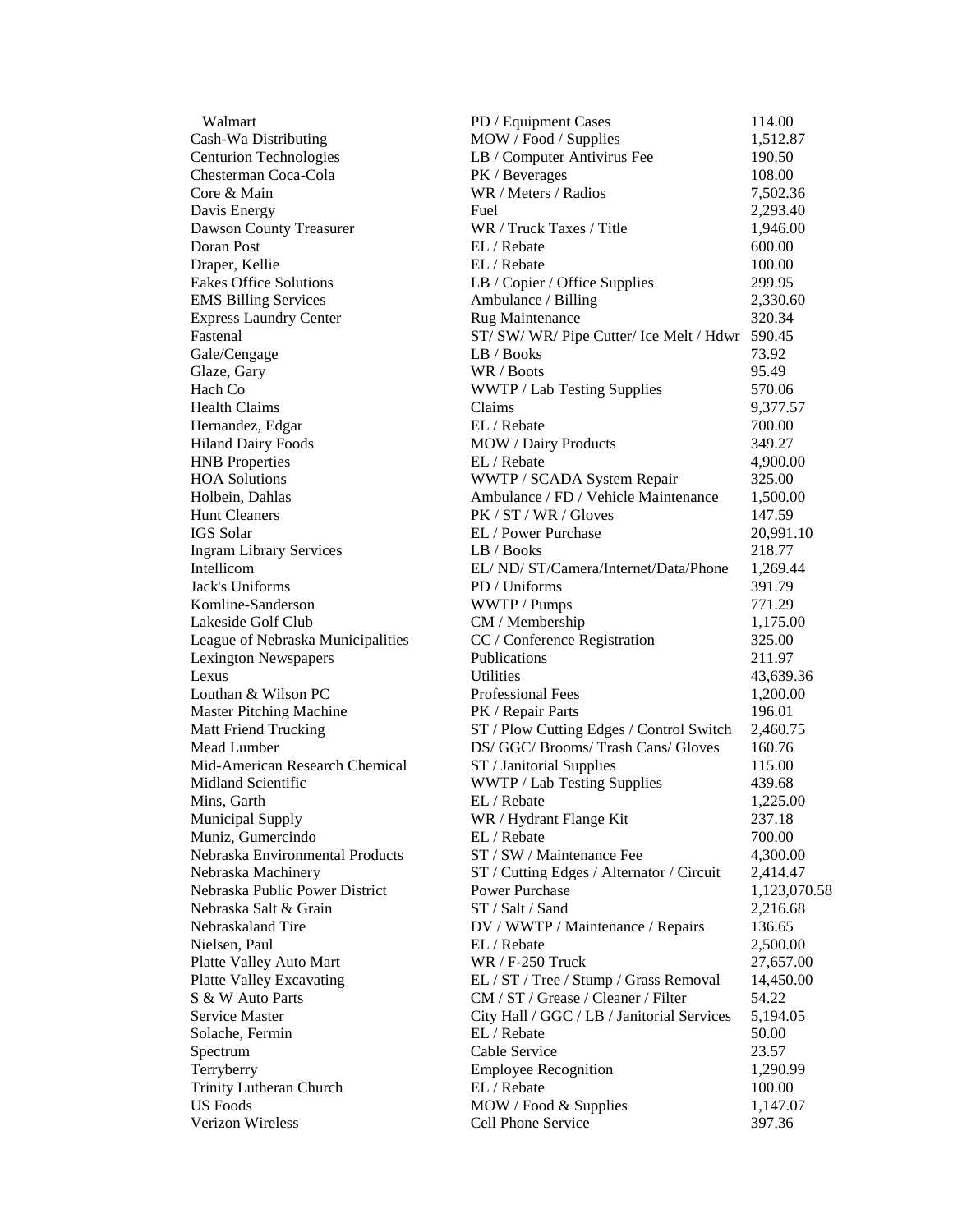| Village Uniform                                             | GGC / Janitorial Supplies                                  | 127.84          |
|-------------------------------------------------------------|------------------------------------------------------------|-----------------|
| Walmart                                                     | DS / LB / PD / PK / ST / WR / Supplies                     | 439.73          |
| AccuCut                                                     | LB / Die Cut Tool Kit                                      | 24.00           |
| Baker & Taylor                                              | LB / Books                                                 | 366.79          |
| <b>Bauer Built</b>                                          | WWTP / Maintenance                                         | 50.00           |
| <b>Barco Municipal Products</b>                             | ST / Sign Posts / Anchors / Caps                           | 1,606.51        |
| <b>Bob's True Value</b>                                     | ST/WWTP/Keys/Cold Patch/Cable/Wire                         | 1,104.39        |
| Cash-Wa Distributing                                        | MOW / Food Return / Credit                                 | $-21.39$        |
| Chesterman Coca-Cola                                        | PK / Beverages                                             | 259.20          |
| Core & Main                                                 | WR / Meters                                                | 12,703.20       |
| Danko Emergency Equipment                                   | FD / Equipment Replacement                                 | 2,712.24        |
| Dan's Sanitation                                            | <b>Sanitation Fees</b>                                     | 31,362.59       |
| Davis Energy                                                | Fuel                                                       | 3,284.79        |
| Electrical Engineering & Equipment                          | EL / Street Light Photoeyes                                | 509.44          |
| FEH Billing Services                                        | FD / Equipment Fees                                        | 3,904.00        |
| Gale/Cengage                                                | LB / Books                                                 | 134.00          |
| Great Western Bank-City Petty Cash                          | DV SRV/PD/GGC/Fuel/Meals/Supplies                          | 72.28           |
| <b>Health Claims</b>                                        | Claims                                                     | 6,363.16        |
| <b>Ingram Library Services</b>                              | LB / Books                                                 | 142.88          |
| Lexington City Payroll Account                              |                                                            |                 |
| Payroll                                                     | Wages                                                      | 142,621.19      |
| Social Security                                             | Employer Portion / FICA Med                                | 10,608.23       |
| Union Bank & Trust                                          | <b>Employer Portion / Pension</b>                          | 4,605.86        |
| Union Bank & Trust                                          | <b>Police Pension</b>                                      | 2,971.69        |
| <b>ICMA</b>                                                 | <b>City Manager Pension</b>                                | 881.89          |
| Lexington, City of                                          | <b>Franchise Fees</b>                                      | 89,938.39       |
| <b>Lexington Newspapers</b>                                 | Publications                                               | 76.47           |
| Martin's Flag Co                                            | LB / Flag / Attachments                                    | 156.93          |
| Matheson Tri-Gas                                            | Ambulance / Medical Supplies                               | 60.68           |
| Micromarketing                                              | LB / Books                                                 | 1,126.31        |
| Midwest Radar                                               | PD / Radar Certification                                   | 320.00          |
| Miller & Associates                                         | ND / Professional Services                                 | 650.00          |
| <b>Morris Press</b>                                         | GGC / Newsletter                                           | 263.15          |
| <b>Municipal Supply</b>                                     | WR / Clamps / Curb Box                                     | 1,980.53        |
| Nebraska Public Health Environmental Lab WR / Water Testing |                                                            | 3,434.00        |
| Nebraska Public Power District                              | O & M                                                      | 87,731.52       |
| <b>Oliver Consulting Services</b>                           | LB / Computer Services                                     | 225.00          |
| Paulsen Inc                                                 | WR / Concrete                                              | 1,429.39        |
| QA Balance Service                                          | WWTP / Lab Balance Calibration                             | 125.00          |
| <b>Statewide Collections</b>                                | <b>Utility Collection Fees</b>                             | 197.05          |
| Tagge, Darold                                               | ST / Fed Fund Highway Services                             | 2,000.00        |
| <b>TASC</b>                                                 | <b>Administration Fees</b>                                 | 189.21          |
| <b>TL Sund Constructors</b>                                 | ST / Overhead Door Repair                                  | 860.46          |
| <b>TO Haas</b>                                              | ST / Sweeper Tire                                          | 471.20          |
| TotalFunds / Neopost                                        | Postage                                                    | 3,000.00        |
| <b>US Foods</b>                                             | MOW / Return Food / Credit                                 | $-104.64$       |
| Walmart                                                     | LB / Office / Janitorial / Promo Supplies<br>DV SRV / Fuel | 179.85<br>28.50 |
| Yung, Mark                                                  |                                                            |                 |
|                                                             |                                                            |                 |

## TOTAL CLAIMS: 1,731,973.73

**FINANCIAL REPORT:** Moved by Smith, seconded by Roberts, to accept the financial report for February 2019 as presented. Roll call. Voting "aye" were Salem, Roberts, Smith, Fagot. Motion carried.

**LIQUOR LICENSE MANAGER APPLICATION:** Pepplitsch presented a manager change application for the current Walmart Store #637 liquor license. He stated he received no adverse comments or reports. Following